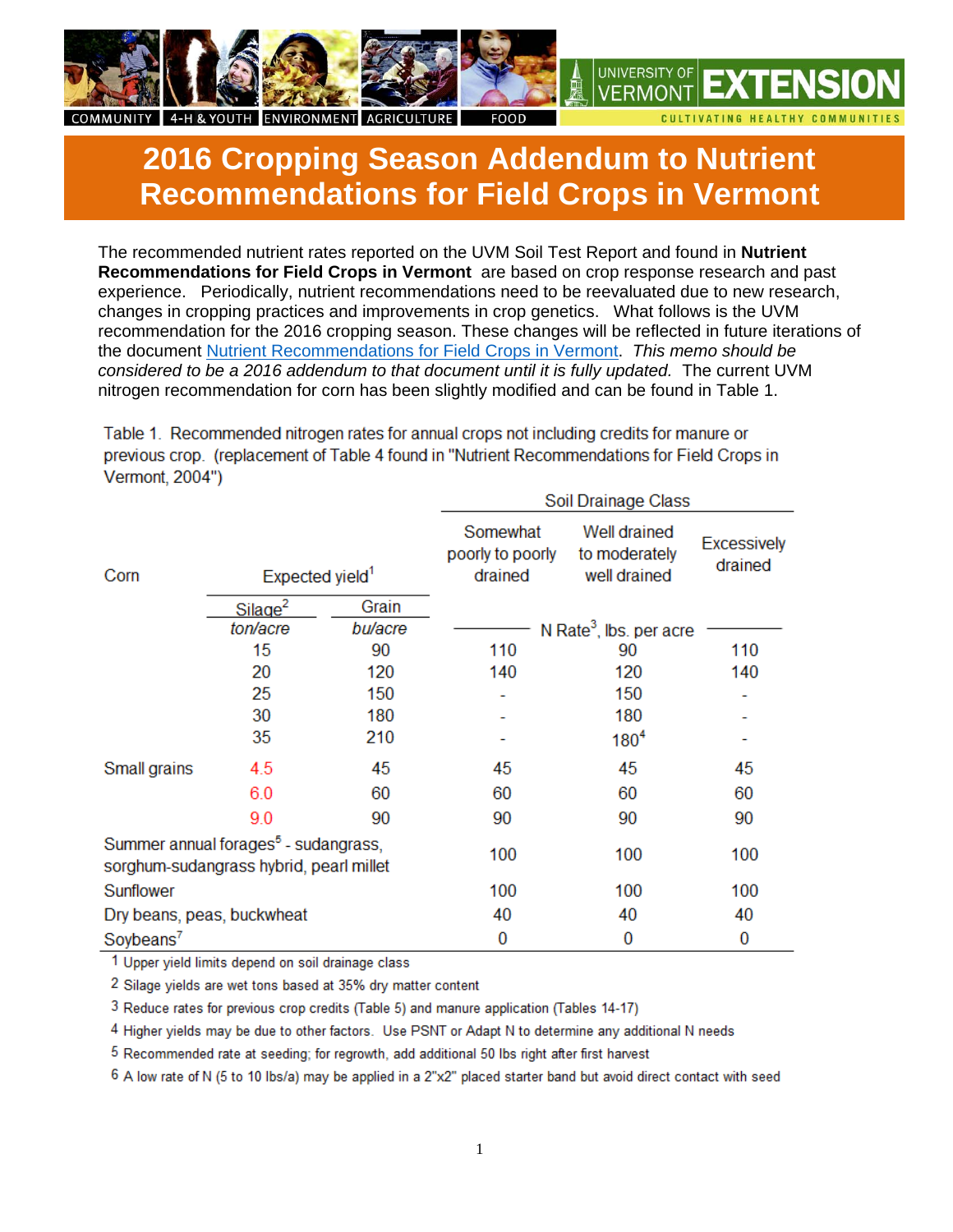Besides the basic N recommendation found in Table 1, it is also important to estimate and account for manure and previous crop. These can still be found in Tables 5 and Tables 14-17 in the Nutrient Recommendations for Field Crops in Vermont bulletin. Adaptive nitrogen management approaches (described below) further fine-tune the recommendation by more precisely estimating the contributions from soil organic matter and applied manure in individual management zones.

## **Fine-tuning your nitrogen recommendation for field corn**

Keep in mind that our basic N recommendations are and always have been a solid *starting place*, not an infallible prescription. The circumstances in a given field might be such that a given recommendation would be either excessive or insufficient for that year. While it would be nice if 120 pounds of nitrogen inputs were always perfectly adequate to produce 20 tons/acre of corn silage, it is not always the case. Similarly, it would be convenient if a killed grass sod always contributed a nitrogen credit of exactly 70 lb/ac to the subsequent corn crop, but it could be more or less. Many variables affect nitrogen dynamics in the soil, crop, and environment, and integrated approaches are generally better than prescriptions.

Verifying the nitrogen status of the soil and corn crop during the growing season is a good idea. The concept of using integrated approaches to monitor nitrogen status is not new. Table 6 from Nutrient Recommendations for Field Crops in Vermont gives guidance on using pre-sidedress nitrate test (PSNT) data to determine the need for in-season nitrogen additions to the corn crop. This can be helpful because nitrogen is sometimes lost from the root zone or 'tied up' in the soil, for a range of reasons, and in a normal year the PSNT can yield very good sidedress nitrogen recommendations. *Producers should adhere to recommended rates unless they have field-specific information that provide superior information that suggests that the recommendation is inappropriate.* At this point, UVM Extension agronomists recommend two different tools that are useful for improving our understanding of the nitrogen status of a field near sidedress time: pre-sidedress nitrate test (PSNT), and 'adaptive nitrogen management'.

The pre-sidedress nitrate test (PSNT) attempts to predict the amount of sidedress nitrogen needed based on a) expected yield; b) the soil nitrate concentration just before sidedress time; and c) the assumption that he current nitrate concentration can predict the amount and availability of plantavailable nitrogen during the remainder of the cropping season (which often is not true). For many years the PSNT has been the primary method used to generate somewhat reliable sidedress-N recommendations. This approach is useful in 'normal conditions' but has significant limitations. Aside from being time/labor intensive during a busy time of year (June, generally), it only gives a snapshot of the current nitrate status of the soil and makes a recommendation on that basis. It is completely blind to past and future weather conditions. Given that soil nitrogen is dynamic and heavily influenced by temperature, moisture, anaerobic conditions, water movement through soil, and soil biology, the PSNT has significant and obvious weaknesses.

While the PSNT continues to be an acceptable tool under 'normal' conditions, the concept of 'adaptive nitrogen management' has led to the development and validation computer models that can accurately predict the behavior, presence, and form of plant-available nitrogen in the soil/crop system. The 'Adapt-N' model was developed (and continues to be) by Cornell University and has been commercialized by a tech company. The model uses most relevant agronomic variables to generate sidedress nitrogen recommendations for all major types of corn production.

Given that nitrogen is dynamic and no model is perfect, managers are encouraged to occasionally 'ground-truth' the 'virtual PSNT' generated by Adapt-N with an actual PSNT from fields on their farm with different soil types, especially after abnormal weather events/patterns. As with standard nitrogen recommendations and those generated from the PSNT and/or Adapt-N should be used in conjunction with common sense, past experience, and, at least initially, a Certified Crop Advisor who has been trained to use the tool appropriately. **Warning: if the data fed into the program is low-quality, the recommendations from Adapt-N will not be useful.**